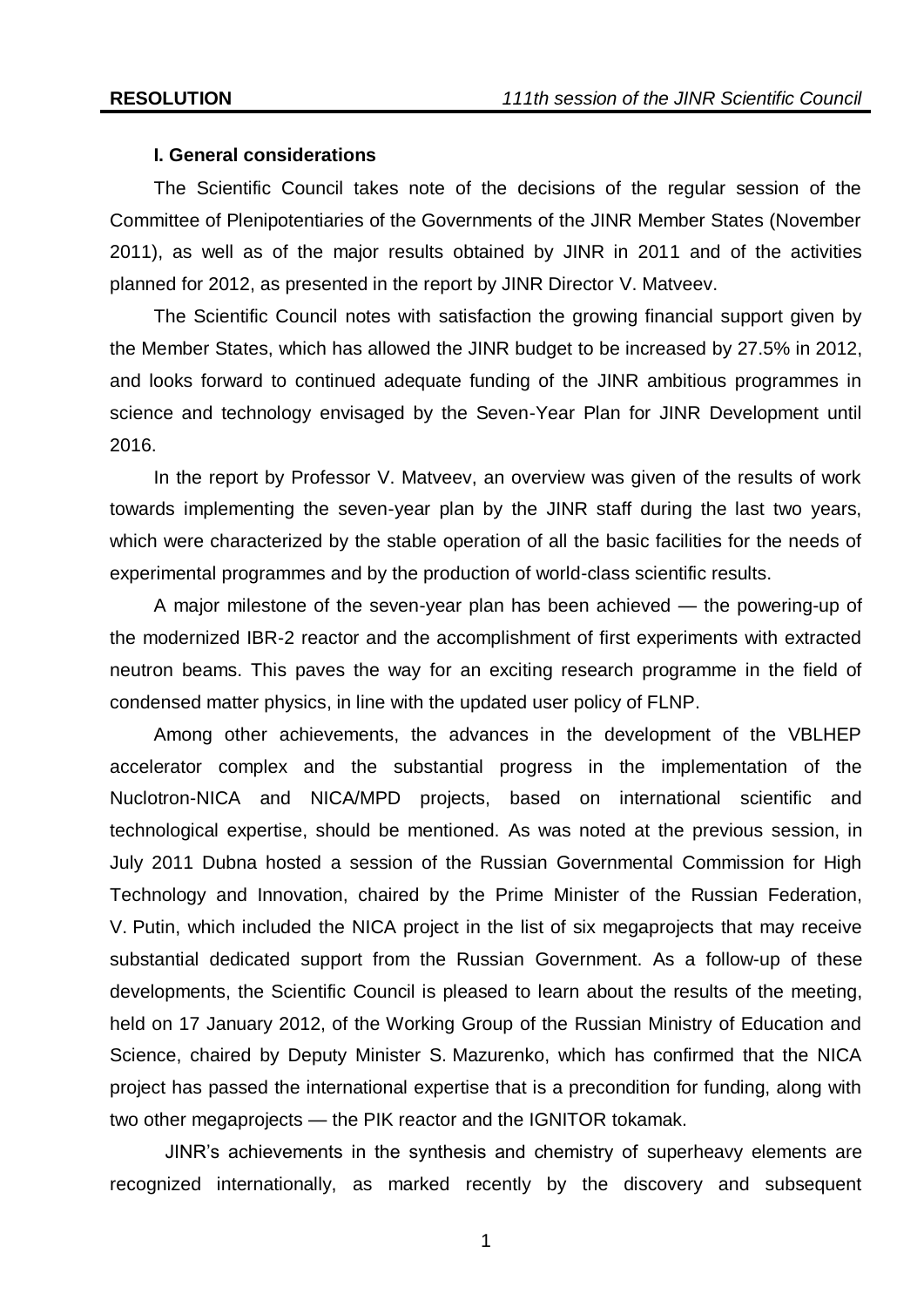confirmation of Element 117 of the Mendeleev Periodic Table as a result of a unique physics experiment. The Scientific Council congratulates the staff of the Flerov Laboratory of Nuclear Reactions and their colleagues at the Lawrence Livermore National Laboratory (USA) for the recognition of their priority in the discovery of elements 114 and 116, and looks forward to the approval by IUPAC of the names proposed by them for these elements — "Flerovium" and "Livermorium".

As other examples of successful activities of JINR, the Scientific Council wishes to note:

– the important results achieved by JINR scientists in experiments performed elsewhere,

– the active involvement of theoretical physicists in the JINR experimental programmes,

– the significant advances in the development of the JINR infrastructure for massive data processing and the successful start of work to build a Tier-1 centre jointly with the Kurchatov National Research Centre,

– the efforts made by the JINR University Centre to extend its educational programmes based on the JINR Laboratories and links with research institutions of the Member States and other countries.

The Scientific Council endorses the plans for JINR activities in the current year as outlined in the report by Professor V. Matveev, and looks forward to their successful implementation.

### **II. Recommendations on reported activities**

The Scientific Council takes note of the report "Status of the IBR-2 reactor and its cryogenic moderator complex" presented by FLNP Director A. Belushkin, and appreciates the successful completion of work for the physical construction and powering-up of the reactor. The timely resumption of the stable exploitation of the reactor at the rated power of 2 МW and the accomplishment of first physics experiments with extracted neutron beams during two cycles after the power start-up are recognized as very important achievements. The technical and organizational readiness of the reactor for its regular operation has been confirmed by the application prepared by JINR to obtain the license for exploitation of IBR-2. The Scientific Council also recognizes that the work towards building a complex of cryogenic moderators for IBR-2 is proceeding according to schedule, and recommends the focusing of efforts on the installation of a cryogenic moderator for neutron beam channels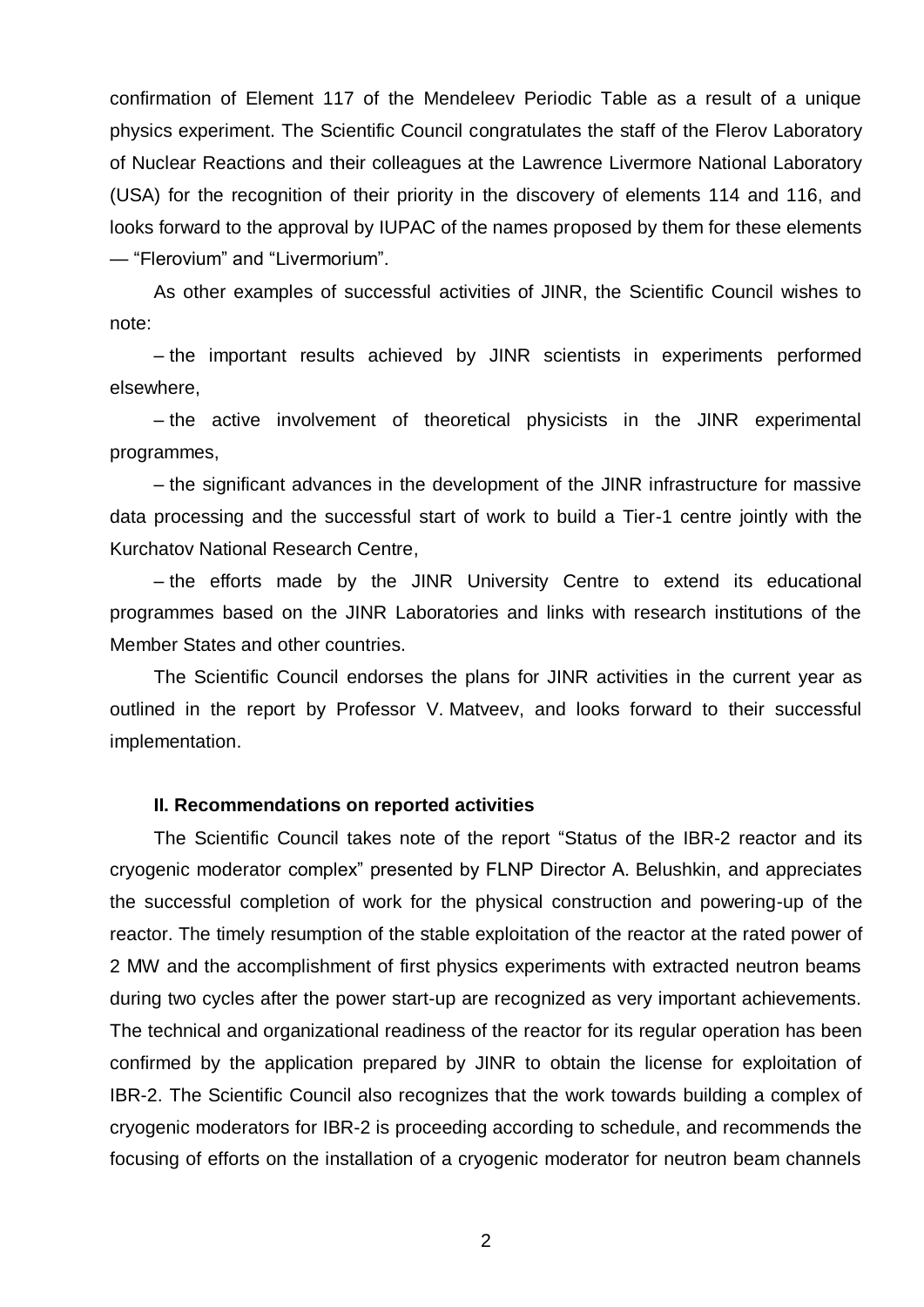7–11 in its planned location at the reactor, and on the performance of necessary tests of the moderator during in-power operation of the reactor in 2012.

The Scientific Council emphasizes the importance of the resumption, in 2012, of regular experiments with neutron beams extracted from the reactor in accordance with the FLNP user policy, of the continued efforts to develop the IBR-2 spectrometer complex, and of the implementation of the planned research programme.

The Scientific Council takes note of the reports "Contributions of the JINR groups to LHC data analysis" presented by participants in the ATLAS, CMS, and ALICE experiments: I. Yeletskikh, S. Shmatov, and L. Malinina. The Scientific Council is pleased to note the ever-growing contributions of JINR scientists, especially young people, to the unique programme of fundamental physics research at the Large Hadron Collider. Participation in such large-scale international experiments is vitally important for the further successful development of JINR. This allows JINR staff to have access to the most advanced technologies, communications and data processing, and also provides a unique opportunity for young scientists to take part in the process of gaining completely new fundamental knowledge and participating in new discoveries. These features help to maintain a high level of professionalism of the JINR staff and motivate more talented young people to be involved in scientific work. The Scientific Council strongly supports the expansion of participation by JINR physicists in LHC data analysis.

#### **III. Recommendations in connection with the PACs**

The Scientific Council concurs with the recommendations made by the PACs at their January 2012 meetings as reported at this session by Professors E. Tomasi-Gustafsson, W. Greiner, and P. Alekseev.

### Particle Physics Issues

The Scientific Council appreciates highly the progress that has been made in upgrade of the VBLHEP accelerating complex and congratulates the team for the productive Run 44 (November–December 2011) of the Nuclotron.

The Scientific Council appreciates the significant amount of work accomplished in the preparation of the White Paper dedicated to the research programme of the NICA project and notes with satisfaction the emergence of new proposals for both the collider (MPD) and fixed-target (BM@N) experiments.

The Scientific Council also appreciates the substantial progress achieved in realization of the MPD project, and notes with satisfaction that the MPD team and Detector Advisory Committee (MPD-DAC) have begun fruitful collaboration. It thanks the members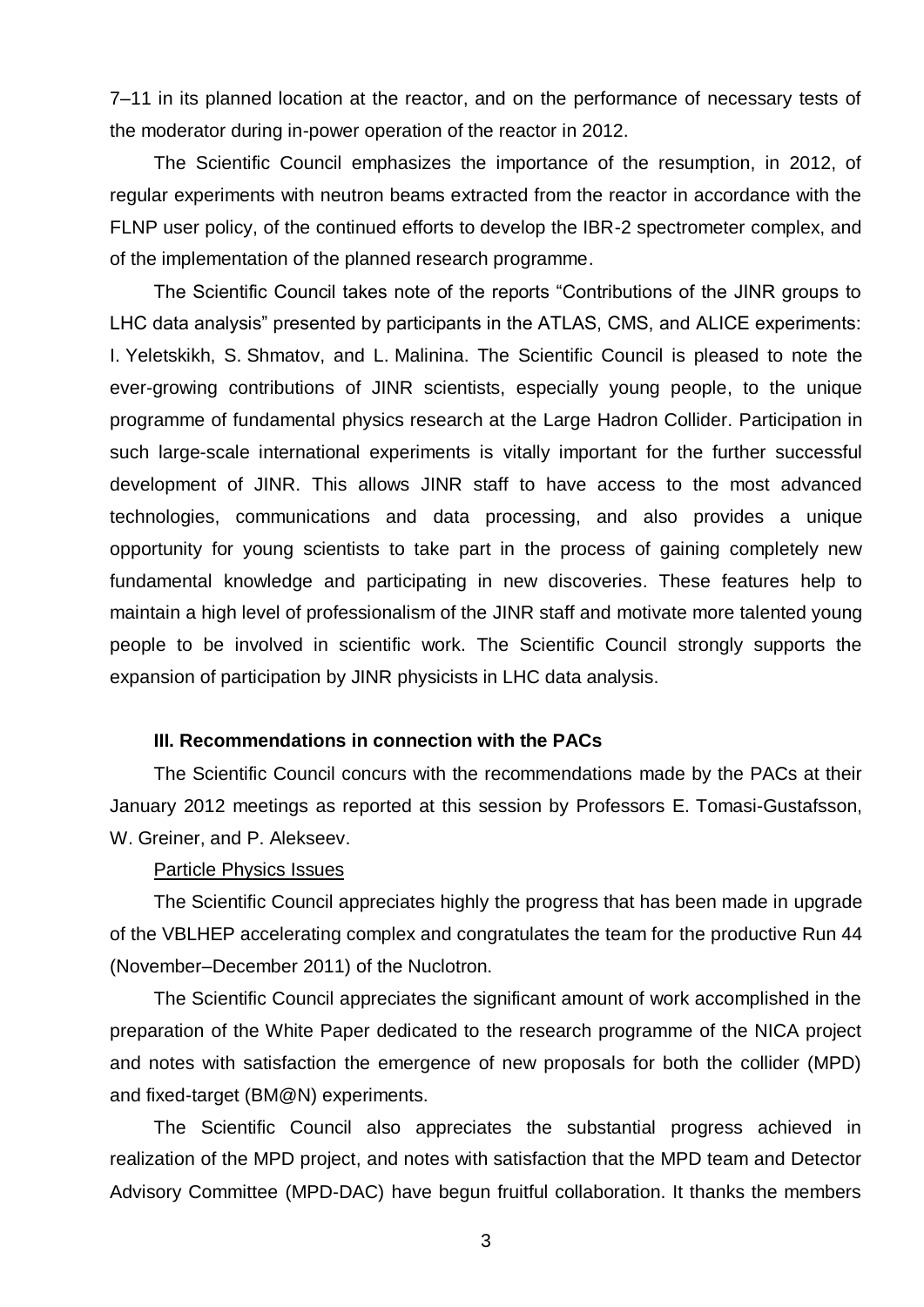of the MPD-DAC for the efforts being undertaken for a detailed evaluation of the realization of the project, including a critical assessment of the NICA-MPD physics programme, the design of the experimental set-up, its performance at start-up and subsequent upgrades, and recent developments in detector simulation.

The Scientific Council recognizes the scientific significance of the results being obtained with the active participation of JINR physicists in the ATLAS, ALICE, and CMS experiments. The Scientific Council supports the PAC's recommendations on the submission of detailed projects for the detector upgrades under the general guidance of the JINR Directorate as far as priorities (at CERN and at JINR) and availability of resources are concerned.

The Scientific Council heard with interest about the possibility of studying nucleon spin structure at the NICA accelerator facility proposed by the SPD team, and looks forward to a detailed proposal taking advantage of the opportunity provided by the 20th International Symposium on Spin Physics (SPIN2012) which will take place in Dubna.

The Scientific Council supports the PAC's recommendations on the approval of the new project "Baryonic Matter at the Nuclotron (BM@N)" to study heavy-ion collisions with beams extracted from the Nuclotron.

#### Nuclear Physics Issues

The Scientific Council appreciates the high quality of investigations within the framework of the theme "Non-Accelerator Neutrino Physics and Astrophysics" which is devoted to search for neutrinoless double-beta decay, experiments with reactor antineutrinos, the search for Dark Matter, and deep-water investigations with the neutrino telescope at Lake Baikal. The Scientific Council supports the PAC's recommendations on the extension of this theme and on continuation of its projects GERDA, GEMMA, DANSS, EDELWEISS and BAIKAL. Due to the successful completion of the NEMO-3 experiment within this theme, the Scientific Council also supports the recommendation to approve the new project SuperNEMO for implementation. The important role of the JINR groups in all these experiments is appreciated.

The Scientific Council notes with satisfaction that the implementation of the DRIBs-III project proceeds according to the Seven-Year Plan for the Development of JINR and the recommendations of the PAC and the JINR Scientific Council. The Scientific Council notes that the SHE-factory will be created on the basis of the new high-current DC-280 cyclotron. This will allow JINR to keep its leading position in the field of the synthesis and study of superheavy nuclei and elements in synergy, if possible, with other major international players through an agreed global strategy. The Scientific Council takes note of the PAC's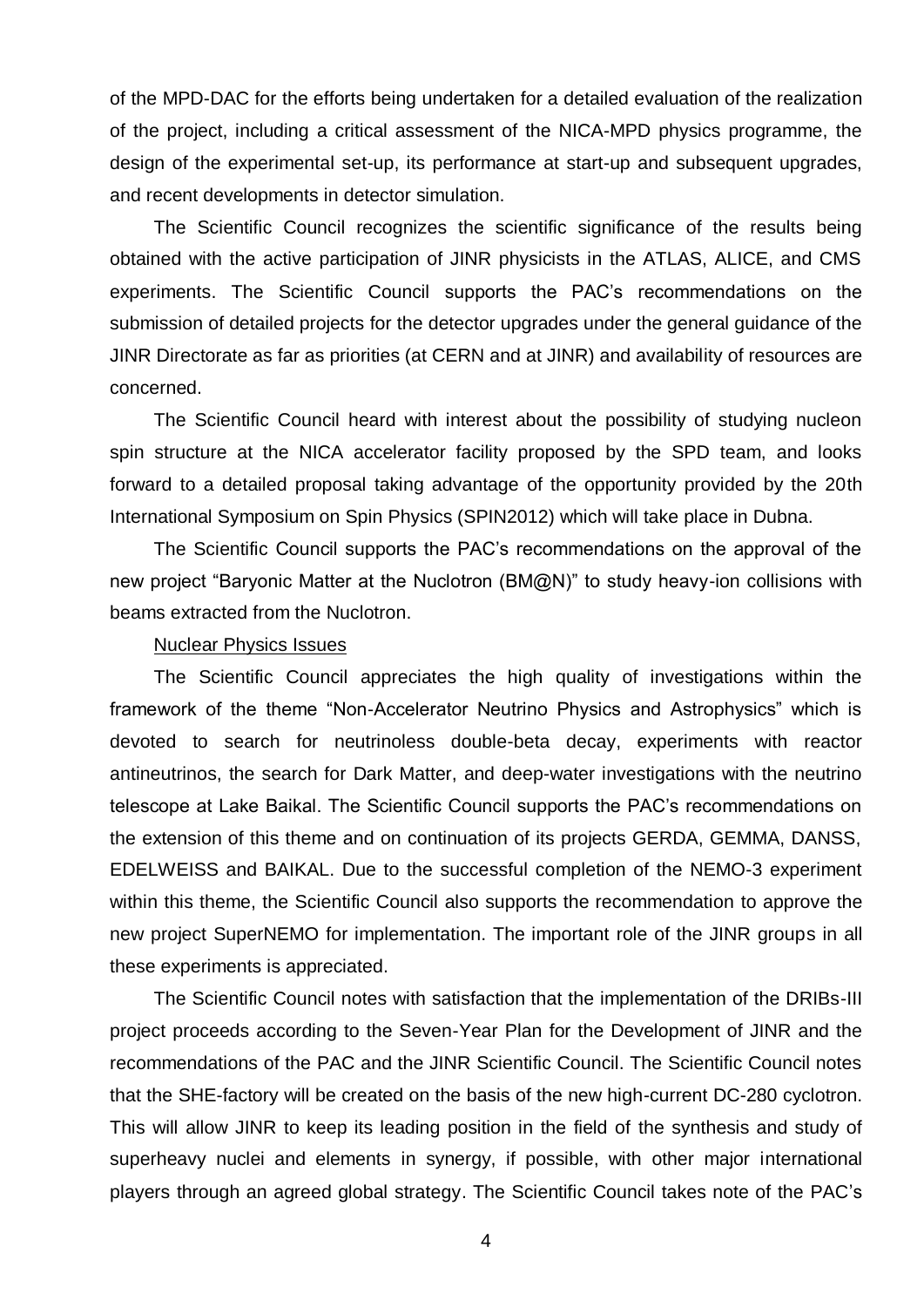recommendation concerning inclusion of the project of reconstruction of the U400 accelerator experimental hall in the Seven-Year Plan for the Development of JINR.

The Scientific Council notes that the new set-up proposed by FLNR to be constructed for on-line separation of reaction products by means of selective laser ionization extends the experimental possibilities of the laboratory in the field of low-energy heavy-ion physics and recommends starting the construction of this set-up in 2012.

The Scientific Council emphasizes the importance of the IREN facility and supports continued efforts towards putting it into operation with the design parameters within the shortest possible time.

#### Condensed Matter Physics Issues

The Scientific Council appreciates the progress in the development of the modernized IBR-2 reactor and expects that, once the license from the Russian Federal Environmental, Industrial and Nuclear Supervision Service is obtained for the regular operation of the reactor, the programme of regular physics experiments will be resumed in accordance with the JINR Seven-Year Development Plan and with the user policy.

The Scientific Council welcomes the launch of the user programme at the IBR-2 spectrometer complex and highly appreciates the proposals for experiments collected by FLNP. It concurs with the PAC that the resumption of the user programme should be a major activity in 2012. The Scientific Council supports the further extension of the user infrastructure at the IBR-2 spectrometers.

Noting the efforts made in the upgrade of FLNP instruments, the Scientific Council appreciates the progress achieved in construction of the new multifunctional reflectometer GRAINS and in modernization of the SKAT and EPSILON diffractometers. It also endorses the PAC's recommendation on the development of the project for a neutron imaging instrument for the IBR-2 reactor, and emphasizes the importance of further concentration on the instrument modernization programme.

The Scientific Council recognizes the importance of regular organization of conferences and seminars on life sciences at JINR.

#### Reports by young scientists

The Scientific Council notes with interest the following reports by young scientists, which were selected by the PACs for presentation at this session: "Computer analysis of nanoscale quantum-dimensional model structures in external fields", "Precise measurement of charm dimuon production cross-section in neutrino-nucleon interactions and its various applications", "Influence of proton shell closure on production of new superheavy nuclei", and thanks the speakers: A. Gusev, O. Samoylov, and A. Kuzmina.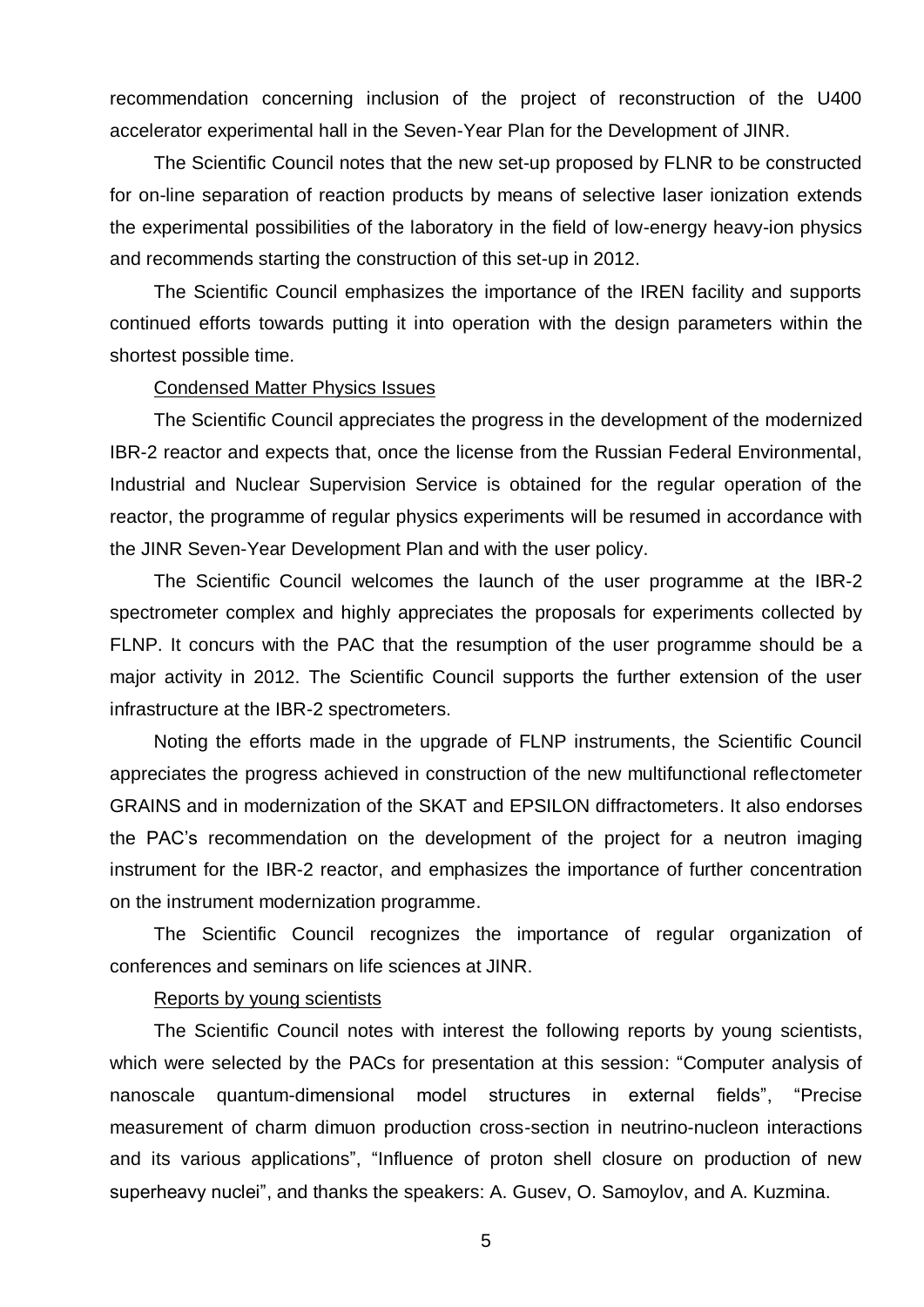The Scientific Council encourages the continuation of similar presentations at its future meetings, and suggests that the speakers should be rewarded.

#### **IV. Scientific reports**

The Scientific Council highly appreciates the scientific reports: "Physics of low-energy heavy ions at JINR" presented by Professor M. Itkis, "Life and biosphere on the early Earth" presented by Professor A. Rozanov, "OPERA vs Maxwell and Einstein" presented by Professor J. Ellis, and thanks the speakers. The Scientific Council would be happy if they would provide to JINR written versions of their reports.

#### **V. Awards and prizes**

The Scientific Council congratulates Professors L. Pikelner and L. Zolin on the award of the title "Honorary Doctor of JINR".

The Scientific Council approves the Jury's recommendations on the JINR prizes for 2011 (Appendix) in the annual scientific research competition in the fields of theoretical physics, experimental physics, physics instruments and methods, and applied physics.

The Scientific Council congratulates Professor S. Wojcicki (Stanford University, USA) on the award of the 2011 B. Pontecorvo Prize for his outstanding contributions to the development and construction of the MINOS detector, and for the new results obtained in particle physics, especially in the field of neutrino oscillations. The Scientific Council thanks Professor S. Wojcicki for his impressive presentation.

# **VI. Elections and announcement of vacancies in the directorates of JINR laboratories**

The Scientific Council elected by ballot S. Dmitriev as Director of the Flerov Laboratory of Nuclear Reactions (FLNR) and V. Voronov as Director of the Bogoliubov Laboratory of Theoretical Physics (BLTP), each for a second term of five years.

The Scientific Council announces the vacancies of the positions of Deputy Directors of FLNR and BLTP. The election for these positions will take place at the 112th session of the Scientific Council.

The Scientific Council agrees with the proposal of the JINR Directorate to postpone the election of the Director of the Frank Laboratory of Neutron Physics until the 113th session of the Scientific Council. It also supports the proposal to extend the term of office of A. Belushkin as Director of this Laboratory for one year.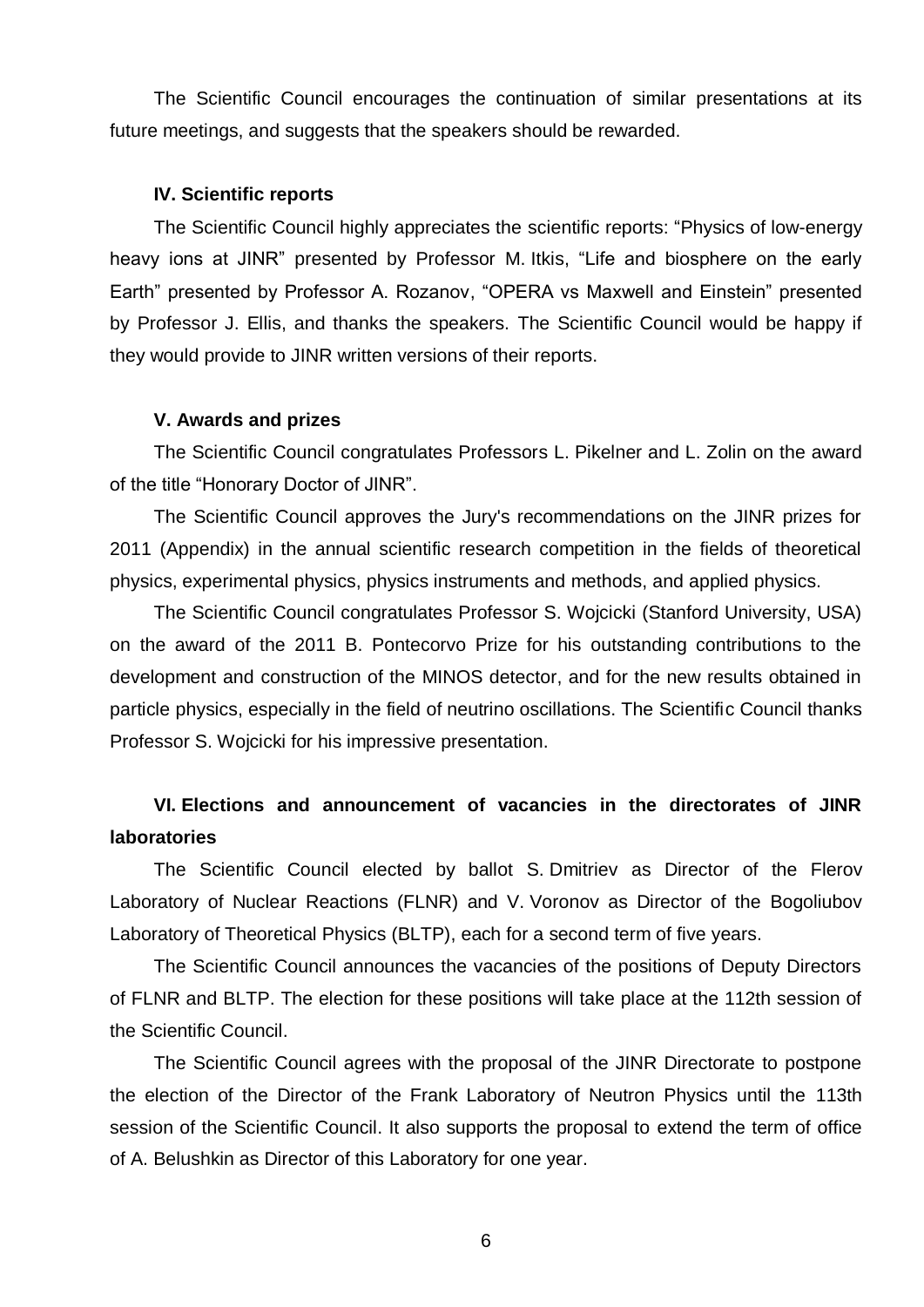The Scientific Council announces the vacancy of the position of the Director of the Laboratory of Information Technologies. The election for this position will take place at the 113th session of the Scientific Council.

#### **VII. General discussion**

The Scientific Council stresses the importance of maintaining a healthy balance between internal and external activities as represented, for example by the collaborations of CERN and FAIR with NICA in the field of heavy-ion physics, and the cooperations between JINR, GSI, and Livermore in research on superheavy elements.

The Scientific Council appreciates highly the wide scale of the collaboration between GSI and JINR in promoting relativistic heavy-ion physics in both laboratories, including both theoretical and experimental studies. It notes, in particular, their cooperation in the construction of modern superconducting accelerators and advanced detectors. Many elements for SIS100 at FAIR are being produced at JINR, and the GSI group is contributing to the BM@N experiment. In addition, there is cooperation in the provision of test beams at the Nuclotron and at SIS18. These bilateral activities involve the contribution of large-scale resources and merit the strong support of both Institutions.

The Scientific Council notes that the CERN Council is currently planning an update of the European Strategy for Particle Physics, and encourages JINR and its physicists to play active roles in the preparation of this update.

The Scientific Council also notes that JINR is active in R&D on ILC and CLIC, and that it maintains its interest in the possibility of hosting the ILC, whilst recognizing that decisions on the construction and hosting of this project are for the future.

The Scientific Council looks forward to receiving at its next meeting a report on JINR plans for participating in upgrades of the LHC detectors and a report from the MPD-DAC.

The Scientific Council expresses its appreciation for the interesting and exciting results obtained in neutrino physics, in particular by the OPERA experiment.

The Scientific Council encourages JINR to discuss with other laboratories active in superheavy element research, with a view to developing an agreed global strategy for this field, and looks forward to receiving a report on this at its next meeting.

The Scientific Council looks forward to receiving at its next meeting reports on JINR activities in condensed matter physics, on progress with IREN, and on JINR plans for future activities related to astrobiology.

The Scientific Council welcomes the initiative to intensify the collaboration between the Laboratory of Radiation Biology and the Russian Academy of Sciences in the field of